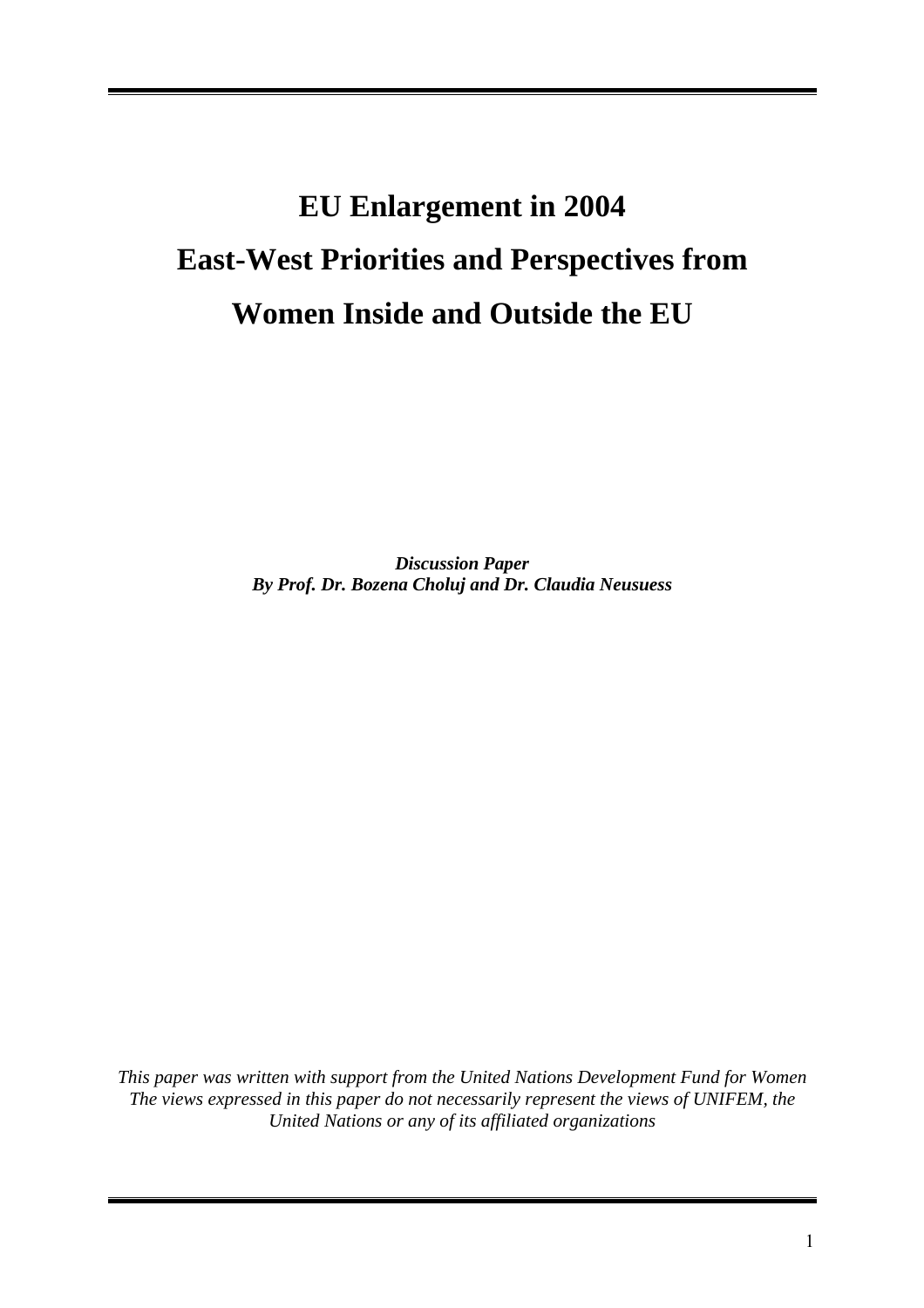# **Table of Contents**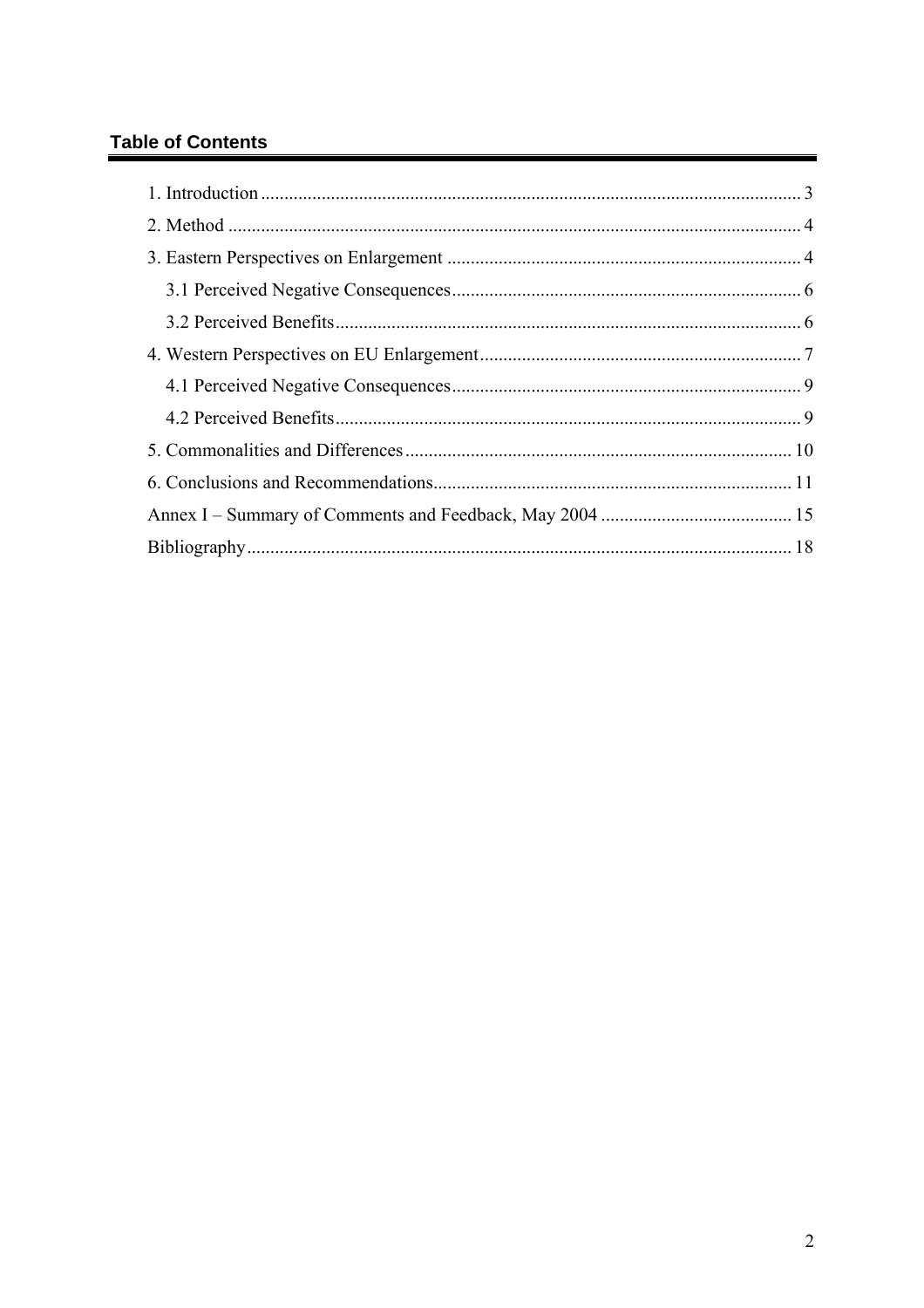## <span id="page-2-0"></span>**1. Introduction**

The principal aim of this paper is to capture some of the views and attitudes among women's rights activists, politicians, and leaders of women's groups in countries within the European Union (EU) and those still outside, on the implications for further advancement of gender equality in an enlarged Europe. Towards the expected entry of ten new countries to the EU in May 2004, the United Nations Development Fund for Women (UNIFEM) invited the two authors, academics representing a EU country and an accession country, to write this paper as a starting point for further dialogue and constructive debate among women of the region. The paper also strives to provide food for thought for other stakeholders (including the EU, governments, donors, international organizations such as UNIFEM and others), which could be helpful in informing future strategies, policy or programme directions.

The EU plays a major role in guaranteeing gender equality in their member states. On the basis of the different gender equality directives of the EU and of the Treaty of Amsterdam, national governments are required to develop mechanisms to achieve gender equality and to integrate gender mainstreaming in all their policies. In the context of the accession process, towards meeting EU directives, candidate countries have taken or plan to take important steps to revise or adopt new laws, as well as to take other measures that guarantee gender equality.

Women's non-governmental organizations (NGOs) play a critical role in lobbying for gender equality initiatives in all fields of concern and holding the EU and national governments accountable – not just for meeting EU directives *de jure,* but ensuring their *de facto* enforcement. The struggle for achieving full equality between women is still ongoing in all parts of Europe. While in some parts of Europe the advancements achieved in gender equality are regarded a model for emulation by women worldwide, in other parts of Europe progress is considerably lagging in many respects. Gender equality advocates, both in the West and in the East, are hopeful that processes of accession and integration into the EU will translate into positive change for women in the region. Yet, concerns are also raised on both sides that merit attention and consideration. Venues for open and honest dialogue between women from the West and East are too few and far between. In airing out the differences, and more importantly, shedding light on the commonalities, this paper hopes to contribute to the development of a common strategic future direction for advancement of women's rights in Europe and beyond.

The authors wish to acknowledge with thanks all those who have contributed their time and efforts in responding to the questionnaire or participating in interviews. They would like to extend thanks to Silke Roth from the University of Pennsylvania for her helpful comments. They further wish to extend thanks to UNIFEM Central and Eastern Europe Office for the opportunity to work on this paper, and especially to Osnat Lubrani, UNIFEM Programme Director for her inputs and guidance.

The authors would like to emphasize that this paper should be regarded as a work in progress. Based on the discussions and debate that this draft will hopefully generate, there is room for its continuous adaptation and development.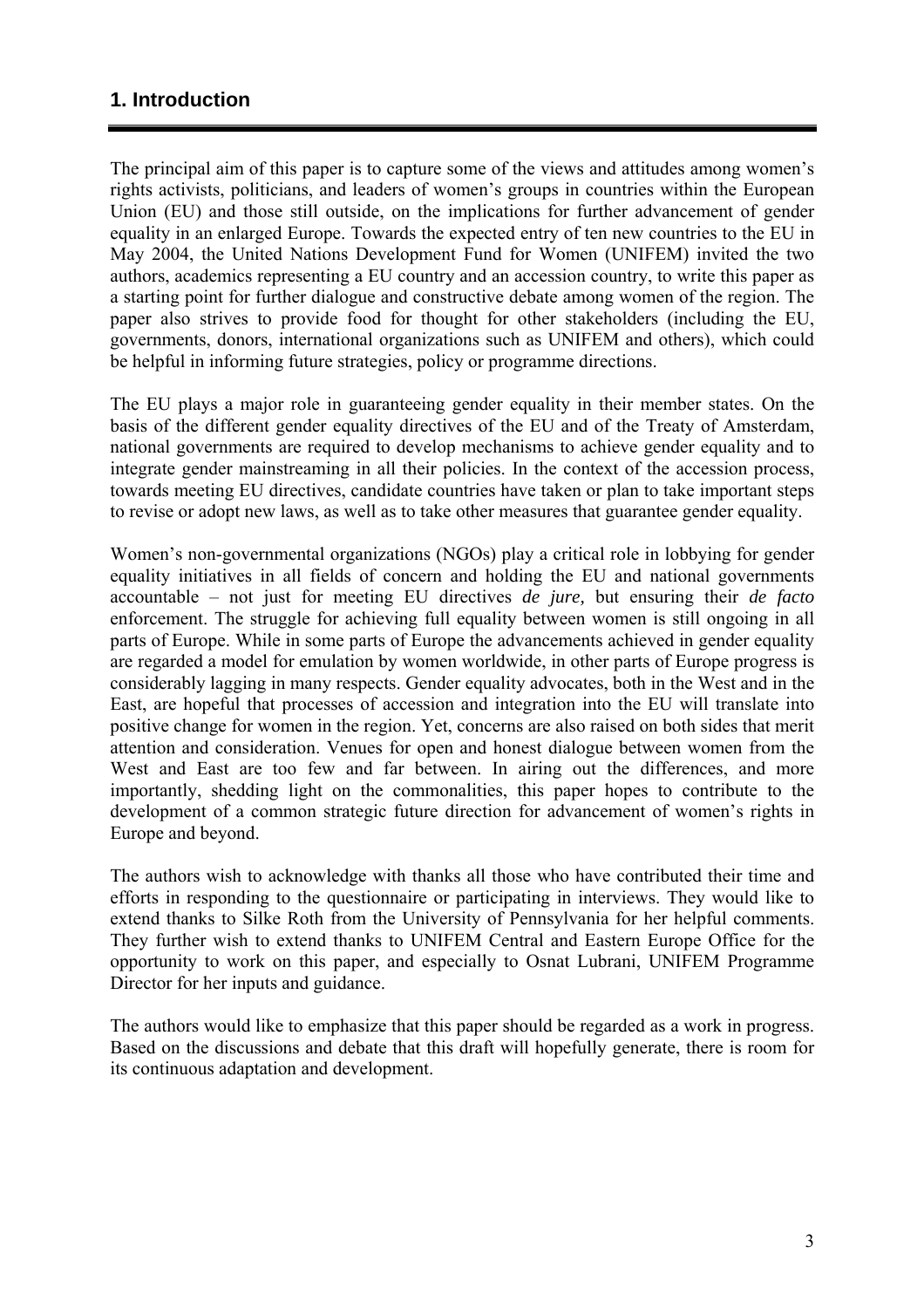# <span id="page-3-0"></span>**2. Method**

This paper draws on selected interviews and consultations, via phone or in person, with representatives of women's organizations and networks working at local, national and/or regional level, as well as academics, governmental and non-governmental women activists – from EU countries, countries that are set to join the EU in 2004, countries scheduled to join the EU at a later date, as well as other countries of the region that are not EU candidates.

In addition a questionnaire, designed to determine women's personal views, was sent to selected national women's organizations, regional networks, academics, governmental and non-governmental women activists in different fields focusing on European Enlargement and gender equality issues in selected Western European, accession as well as non-accession countries.<sup>[1](#page-3-1)</sup> The authors invited interviewees to express their personal views with the understanding that these would be treated as confidential and do not necessarily reflect the views of the organizations they represent. Out of a total of 88 questionnaires, 42 were returned or filled out in an interview.<sup>[2](#page-3-2)</sup> The questions sought to gauge the perceived positive and negative implications for gender equality in EU accession, expected cooperation between women's organisations in the extended European Union and implications for further advancement of gender equality in an enlarged Europe.

Between September and December 2003, the authors participated in several conferences that brought together women activists from the region.<sup>[3](#page-3-3)</sup> Besides drawing on relevant documentation produced towards or as an outcome of these meetings (see Bibliography), the Conferences provided an opportunity to invite participants' inputs and ideas. Parts of the paper, basic ideas and/or the paper itself have since been introduced and exchanged by the authors at several conferences.<sup>4</sup>

# **3. Eastern Perspectives on Enlargement**

In the context of the EU accession process and meeting various directives, candidate countries are called upon to adjust national legal and institutional frameworks so as to accelerate their transition to a market economy, but also to strengthen human rights standards, and democratic, civic and political policies and practices. Gender equality came relatively late onto the agenda of negotiations for entry to the EU. Much greater priority was placed on social and economic reforms based on neo-liberal principles that were lacking a gender perspective. Women in accession countries have increasingly raised concerns over the

 $\overline{a}$ 

<span id="page-3-1"></span><sup>&</sup>lt;sup>1</sup> Austria, Belarus, Belgium, Bulgaria, Czech Republic, France, Germany, Hungary, Macedonia, the Netherlands, Poland, Romania, Russia, Spain, Sweden, Switzerland, UK, USA. 2

<span id="page-3-2"></span>

<span id="page-3-3"></span><sup>&</sup>lt;sup>3</sup> KARAT-Conference, 7-8 November 2003, Warsaw; WOMNET-Conference, 15-16 December 2003, Berlin; Expert-Workshop, Women's Academy Munich (FAM)/Harried Taylor Mill-Institute, Berlin School of Economics, 19 December 2003.

<span id="page-3-4"></span><sup>&</sup>lt;sup>4</sup> 'Europa Kult', Heinrich Boell Conference, 19-20th March, Leipzig (see [www.boell.de\)](http://www.boell.de/); 'Give Women the Voice!', Oska conference, 19th of April, Warsaw (see [www.oska.org.pl](http://www.oska.org.pl/)); 'Women's Perspectives on European Citizenship Empowerment through participation', EWEC Conference, 29 April - 2 May, Salzburg, organized by EWEC (=Empowerment of Women trough active European Citizenship), EWEC is a four country network (Spain, Austria, Czech Republic, Germany), Serbia and Switzerland are associated) developing a European curriculum for women. (The Women's Cooperative WeiberWirtschaft in Berlin is the German partner), (see: [www.ewec.net/](http://www.ewec.net/))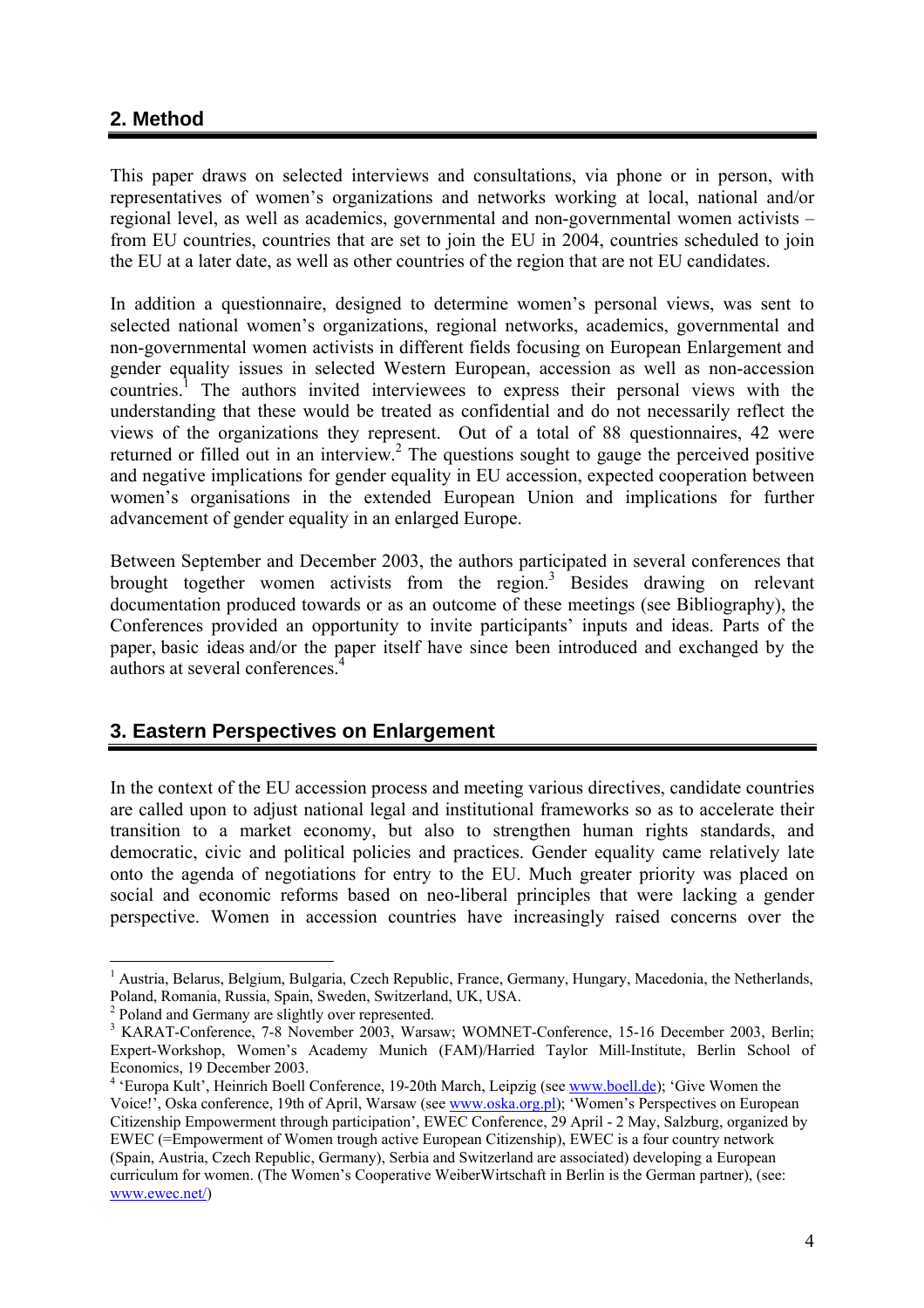disproportionate negative consequences for women in social security and pension systems, as well as other areas of exclusion or discrimination. They have pointed to the prevailing weakness of mechanisms, which are needed to ensure effective implementation of EU genderequality directives.

Coinciding with the accession process, many candidate countries have seen a dramatic decline in women's political participation in context of transition. In several CEE countries some improvement has been seen; due in great part to effective advocacy by women's groups and networks<sup>[5](#page-4-0)</sup>. Questions remain, however, whether the progress achieved can be sustained in the longer term. Women in politics overall remain vastly under-represented. Many women in accession countries who achieve political positions are not necessarily sensitive to issues of gender inequality or women's equal rights. Many would be reluctant to associate themselves with such issues, particularly at election time - for fear that such association might in fact decrease their chances of success. The socialist legacy has also instilled among women in the East and the public at large an aversion to the placing of quotas or other positive measures to achieve gender equality in politics.

Liberalization of the economy combined with drastic social reforms have translated into increasing gaps between the increasingly poor and the newly rich, as well as between women and men. Unemployment rates have escalated in many CEE countries. While both women and men have been adversely affected by high unemployment rates, women experience discrimination in access and re-entry to the labor market, especially in high paying sectors, in spite of their sometime higher levels of education, as compared to men.

In the context of accession, and through women's activism, women's rights are today increasingly framed as human rights, entailing duties and obligations that must figure on public and political agendas. Problems of different forms of violence against women, including domestic violence, sexual harassment, as well as the pervasive problem of trafficking in women, are receiving increased attention across the region. However, they are as yet far from being adequately addressed.

Civil society in accession countries plays a critical and growing role in advancing democratization. Gender equality advocates and groups are increasingly recognized as important agents for social as well as political change in the transition and accession processes. Activities of women's groups have focused on issues ranging from addressing violence against women, protection of women's sexual and reproductive rights, increasing women's participation in political and public life, but more recently, also women's economic rights, including addressing discrimination against women in the labor market, women's equal opportunities in new Information and Communication Technologies (ICTs), etc.

In the post-communist era, several indigenous regional networks of NGOs have emerged that are playing a critical role in building consensus and facilitating partnerships between women in the region, as well as engaging in advocacy at regional level and promoting linkages at the global level. For example, KARAT-Coalition, whose members include NGOs both in accession and non-accession countries, has lately focused women's attention on economic issues that are of increasing concern to women in context of accession to the EU. KARAT, as well as other groups and networks such as Network of East West Women-Polska (NEWW/P) have also more generally increased women's knowledge of EU institutions, what EU accession processes are all about and their relevance to the protection of women's rights. Another important network, ASTRA, has focused on sexual and reproductive rights in CEE

<span id="page-4-0"></span><sup>&</sup>lt;sup>5</sup> In Poland women's participation in parliament has increased to 20% and in Bulgaria participation has increased to 25%.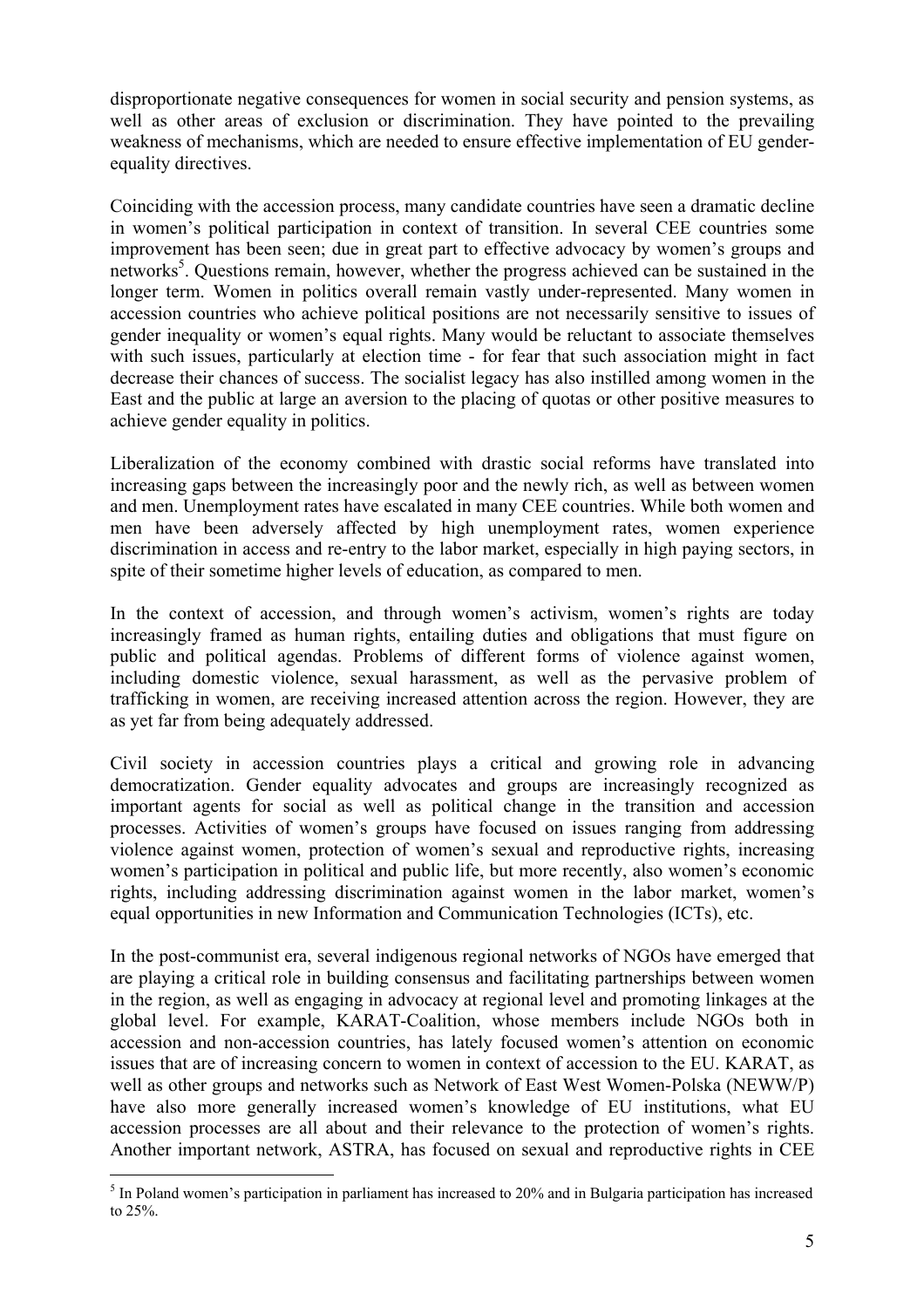<span id="page-5-0"></span>and some Western European (e.g. Belgium). Such networks have been instrumental in building bridges between women in different countries in the region – irrespective of their plans to join the EU, but also have facilitated greater collaboration with women in EU member States.

## **3.1 Perceived Negative Consequences**

Many women activists in the East voice concern that they might not be recognized as equal partners alongside their counterparts in the 'older' member states upon their country's entry to the EU. Most women in the East emphasize that they share common problems and priorities that are highly specific to the legacy of communism. They worry that their needs, arising from their specific situation and condition, will be marginalized or inadequately brought to the attention of European bodies, within a larger European women's constituency whose interests and concerns may diverge from those of women in accession countries. Women in the East also voice concern that accession of some countries to the EU will jeopardize or weaken their relationship with women in countries that will remain outside the Union.

In all the interviews conducted, women raised the concern that economic profits are excessively becoming values of primary importance in their societies. Many mentioned the increasing difficulty experienced by women in entry to the labour market, especially older women, handicapped women and women of ethnic minority groups. There is concern that EU directives are leading to overemphasis on economic considerations at the expense of much needed attention to other areas that are of great concern to women. Gender mainstreaming policies, are viewed by many women with suspicion or scepticism. Many content that gender mainstreaming in their countries remains limited to formal statements that are not translated into practice, and which in the worst case scenario can at times serve to dilute the women's rights and empowerment perspective.

There is apprehension among many women leaders and activists that donors and international organizations, who until now have supported gender equality initiatives, are pulling out under the assumption that their support will no longer be needed and that remaining needs could be provided for by EU Structural Funds. While women in the East recognize and welcome the new opportunities to receive EU support for their work, they point out that knowledge on how to access EU funds is limited and often concentrated within the hands of a few organizations (who are not always generous in sharing such knowledge more widely). Women's organizations may need to review their institutional structures to see whether these need to be adapted to a new reality where their budgets will rely more heavily on public funds.

## **3.2 Perceived Benefits**

 $\overline{a}$ 

Women in the East express high hopes that the legal rights and directives of the EU and higher standards of the older members of the EU will have a positive impact on gender equality policies in the accession countries. There is still much hope for a new European constitution that would strengthen accountability of European nations to fulfill their obligations to implement gender equality and gender mainstreaming, although others are less optimistic in light of attempts by some countries to block this process, Poland in particular<sup>6</sup>[.](#page-5-1)

CEE women express hope that EU enlargement will lead to greater cooperation and exchange with women activists in other parts of Europe, but also with women in non-European

<span id="page-5-1"></span><sup>&</sup>lt;sup>6</sup> It is worth mentioning that in a letter widely publicized in Poland, Germany and France, Polish intellectuals and advocates expressed their opposition to the Polish Government's position and emphasized that there are other voices in Poland who are in favor of freedom and equality and are opposed to religious conservatism.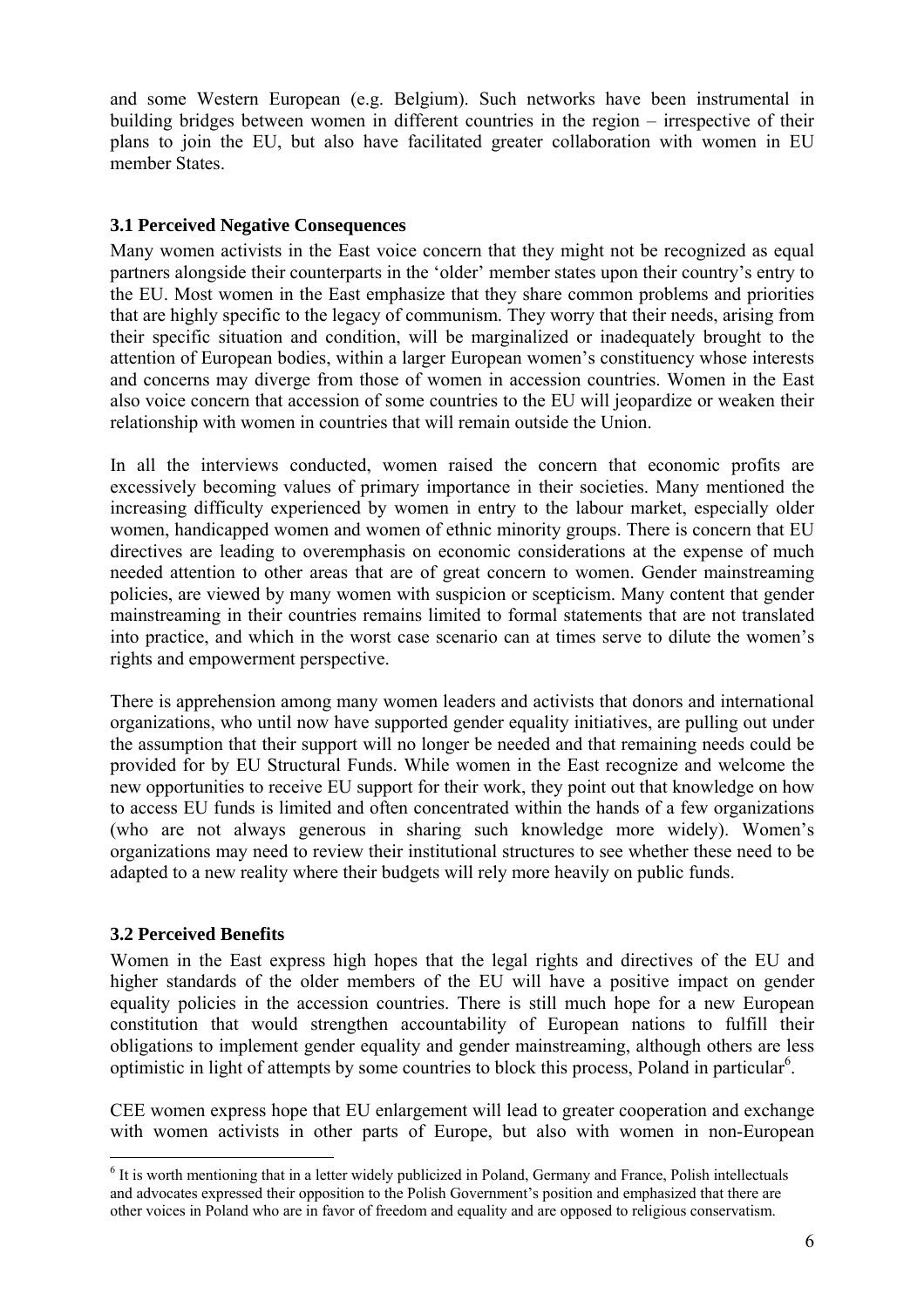<span id="page-6-0"></span>countries. Some believe that political action towards gender equality could be strengthened through joint initiatives and networks, pointing to positive examples that are already taking place with the Network Women in Development Europe (WIDE), among others.<sup>[7](#page-6-1)</sup> Some women have mixed feelings about the implications of representation by the European Women's Lobby (EWL) at regional level, and hope to ensure that as 'Eastern' entities, they would be able to maintain an independent voice, and develop their own direct contact with EU bodies. Others are more positive about cooperation with EWL as a means for opening opportunities to identify and work more effectively towards common goals. They also see such collaboration as opening up greater possibilities for them to professionalize and strengthen their working methods and strategies.

As already noted, women do see great importance in ensuring that women's organizations are able to access European Structural Funds, but call for greater support to build their knowledge and capacity to facilitate their access to such support. Many are optimistic that the approach of gender mainstreaming combined with a monitoring process, promises to strengthen gender equality in their countries. Many hope that gender budget analysis could be applied as a tool for bringing gender justice in the economic sphere.

Many activists point out that increased recognition of women's rights as human rights offers new opportunities to advance gender equality through human rights frameworks. Women see important benefits in EU anti-discrimination directives, which they expect will contribute to increased respect for human rights, irrespective of the political leaning of a particular government. They also hope that with the accession of their countries to the EU, gender mainstreaming could become a more powerful and meaningful tool for advancing change.

# **4. Western Perspectives on EU Enlargement**

 $\overline{a}$ 

Overall, Western European women activists either have not begun or are only just beginning to express interest in the question of the impact of EU-enlargement. Many are more likely to relate political and economic developments in Europe to processes of globalization rather than to intra-regional trends and processes such as EU accession.

Western Europe is by no means homogenous, and there are considerable differences between Western European countries in terms of the social and political culture, and approaches to economic development or to social or welfare policies. Divergence can also be seen with regard to the status of gender equality. Spain and Greece are still far from fully translating EU directives into practice. With the exception of the Scandinavian countries, EU laws and directives are more progressive than the national legislation that is in place in most EU member countries.

Women's participation in parliamentary politics has consistently increased, and in some countries has surpassed 30% (e.g. in Scandinavian countries, Netherlands, as well as in

<span id="page-6-1"></span><sup>7</sup> WIDE was founded in 1985 (after the World Conference in Nairobi) as a NGO. The general approach of WIDE is to sensitize European and International organizations towards gender issues within development policies. WIDE is a human rights and advocacy organization that monitors international economic and development policy and practice from a feminist perspective, focusing on the EU, UN and WTO.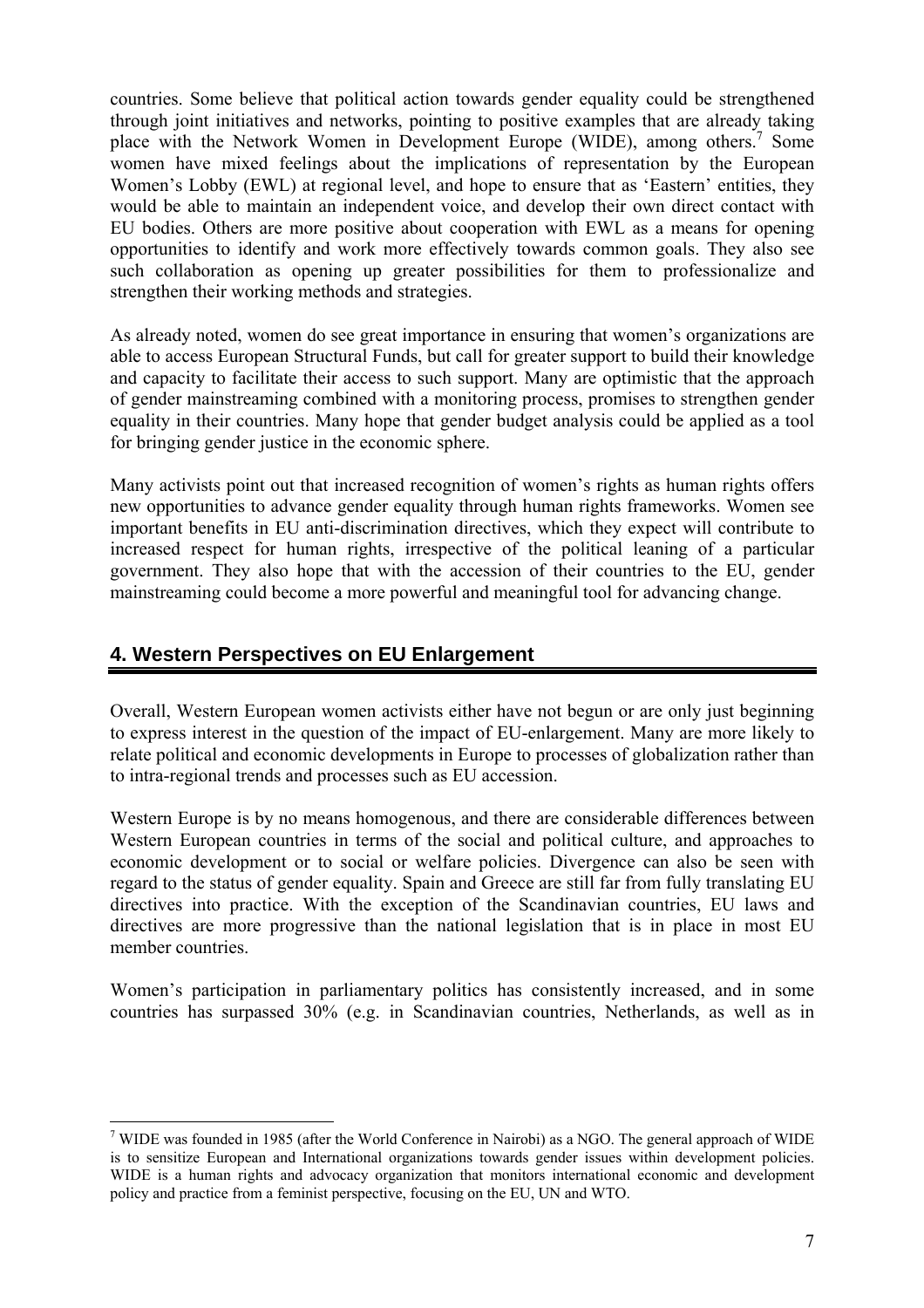Germany). However, in other EU member states, the percentage of national women parliamentarians remains low (around 10% in France, Greece, Italy).<sup>[8](#page-7-0)</sup>

Over the past decades, women's organizations and networks have grown and diversified considerably. Rather than a single unified Women's Movement, different strands of feminist thinking and practice can be distinguished in some countries. Women's organizations range from small and medium project-based organizations and grassroots groups, to large wellestablished organizations as well as professional associations of women focusing on specific fields (law, entrepreneurship, science, etc.). The European Women's Lobby (EWL), founded in 1990 and based in Brussels, is the principle EU network focusing on regional-level advocacy for the gender equality agenda.

At national level, NGOs are today viewed by many women as having become less politicized in comparison with past years, and having a lesser impact on social and economic reforms than they previously had. Many organizations receive public support to sustain their basic infrastructure (office rent, staff salaries, etc.), although in many countries funding levels have decreased considerably over the past few years. Consequently, many have experienced a dwindling in membership and shrinking of their constituencies of support.

In Western Europe, women's activism and organizing had been strongly associated with the development of Women's or Gender Studies programmes or departments in universities. Although women-focused studies have contributed to theoretical debates related to gender politics, many today note that with increased specialization and focus on theory, these academic circles have lost their political edge. Many women activists voice disappointment with the apparent disconnect between academia and women's political human rights agenda.

Women in Western Europe are deeply concerned by the economic crisis in Europe and by the impact by the rise in unemployment on growing marginalization of women. Inequalities between women and men linked to systemic gender discrimination continue to persist in varying degrees across Western Europe.

Reconciliation of career and family responsibilities remains a top concern, considerably more so for women than for men. It is important to note however, that the situation varies from country to country: it is easier for a woman to combine career and family life in France or in Scandinavia, than it is in Germany or Spain, mainly due to the availability (or lack of) of a well functioning childcare system. In Western Europe, the share of female entrepreneurs has seen a constant but slow increase and currently stands at approximately 28%. However, women are for the most part involved in small business enterprises and they continue to face disproportionate difficulties in accessing credit, training, or other forms of support, as compared to men.

Women with low levels of education continue to face the greatest barriers to employment, but increasingly for many women, higher education does not guarantee access to employment. Occupational segregation of women in mostly low-paying low-status jobs persists although some improvement is noted. An increasing number of low-paid, informal and mostly female workers originating from Central and East Europe, and who now live in the West, are surviving through work in farming, taking care of children and elderly people, or providing cleaning services. For older, poorly educated women, as well as women burdened with child-

 $\overline{a}$ 

<span id="page-7-0"></span><sup>&</sup>lt;sup>8</sup> Although the 2000 parity law in France had positive effects in the field of local and regional elections (increasing the number of women in regional parliaments from 25.7% in 1995 to 47.5% in 2001), it has not yet had an effect in the national parliament.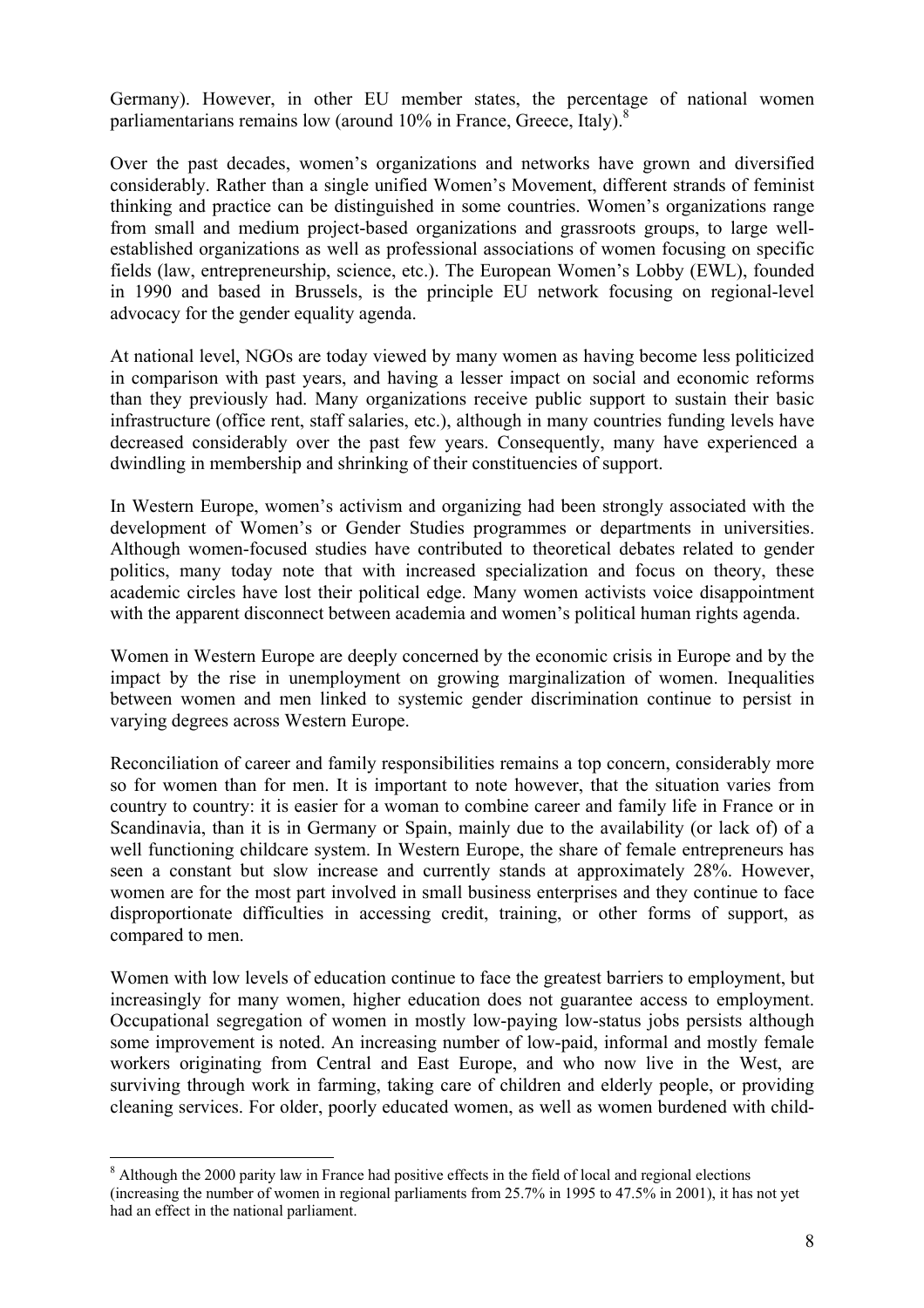<span id="page-8-0"></span>care or those who have left the labor market in order to raise children and have not held a job for a long period of time; reentry to the labor market has become increasingly difficult.

Prostitution and trafficking of women from CEE-Countries to Western Europe is on the rise. In some countries of Western Europe, prostitution has been recognized as legal work, although approaches and attitudes vary by country (in Scandinavia prostitution is conclusively regarded as a form of violence against women and legislation criminalizes the client).

## **4.1 Perceived Negative Consequences**

Many western European activists speak of their concern that the 'European project' will remain a project of the elites rather than one that is owned by the peoples of Europe. With respect to the EU enlargement, some concerns are raised that European bodies might become more conservative regarding gender equality affairs. The notion that entry of the new members might threaten the re-opening of discussions over issues such as the placing of quotas or other positive measures, or lead to increased religious conservatism – is not always grounded in fact, and in the authors' view, projects a degree of prejudice. Low representation of women in the European Parliament is a concern to women in West, but many others also express skepticism that increased representation of women will necessarily carry a positive impact on the advancement of gender equality and gender mainstreaming.

Many women were critical of the fact that the EU is primarily seen as an economic community in which citizens become 'clients' and are regarded as 'economic-citizens'. Women and gender politics are seen as increasingly subordinate to economic interests. Many predict that inequality within the economy will increase and lead to an increase in poverty among women, and societies at large; social rights will decrease; liberalization of the economy and the 'economization of society' will lead to increase in re-privatization (e.g. of care-work) and individualism. Many also voice concern that more restrictive immigration policies could lead to even more discrimination and violence against ethnic minorities.

## **4.2 Perceived Benefits**

In Western Europe many women also express hope for the potentially innovative, positive effects of the EU as a community of human rights, tolerance and diversity at the national level. Women welcome anti-discrimination policies as an impetus for national governments to assume their responsibilities more fully and effectively. Many women hope that a Charter of Fundamental Human Rights will eventually accompany the European constitution. The importance of having the EU as a progressive framework that is invested in social, economic and human rights; is especially seen as important in situations where national governments are elected that are conservative or even right-wing oriented, as has recently occurred in some countries (e.g. Austria, Italy, Netherlands). Women's hopes and expectations regarding the positive effects of gender mainstreaming - and the potential for use of gender budgets as a tool for strengthened accountability for women - are also high.

Women in the West view EU enlargement as harbouring potential benefits in terms of increased diversity of experiences, dissemination and/or replication of good practices, new contacts and ease of coordination, sharing and comparing experiences (for example, some believe that the manner in which women in Eastern Europe were able to combine work-career and family obligations could provide new models and yield good lessons for Europe, however, some women in the East disagree with this being identified as a good practice). Hope was also expressed that EU enlargement would serve to revitalize a common European, more politicised, feminist agenda; with increased visibility and influence. Women also voice hope that women of a larger Europe would be able to mobilize more effectively around key problems such as violence against women, which are of mutual concern to them all.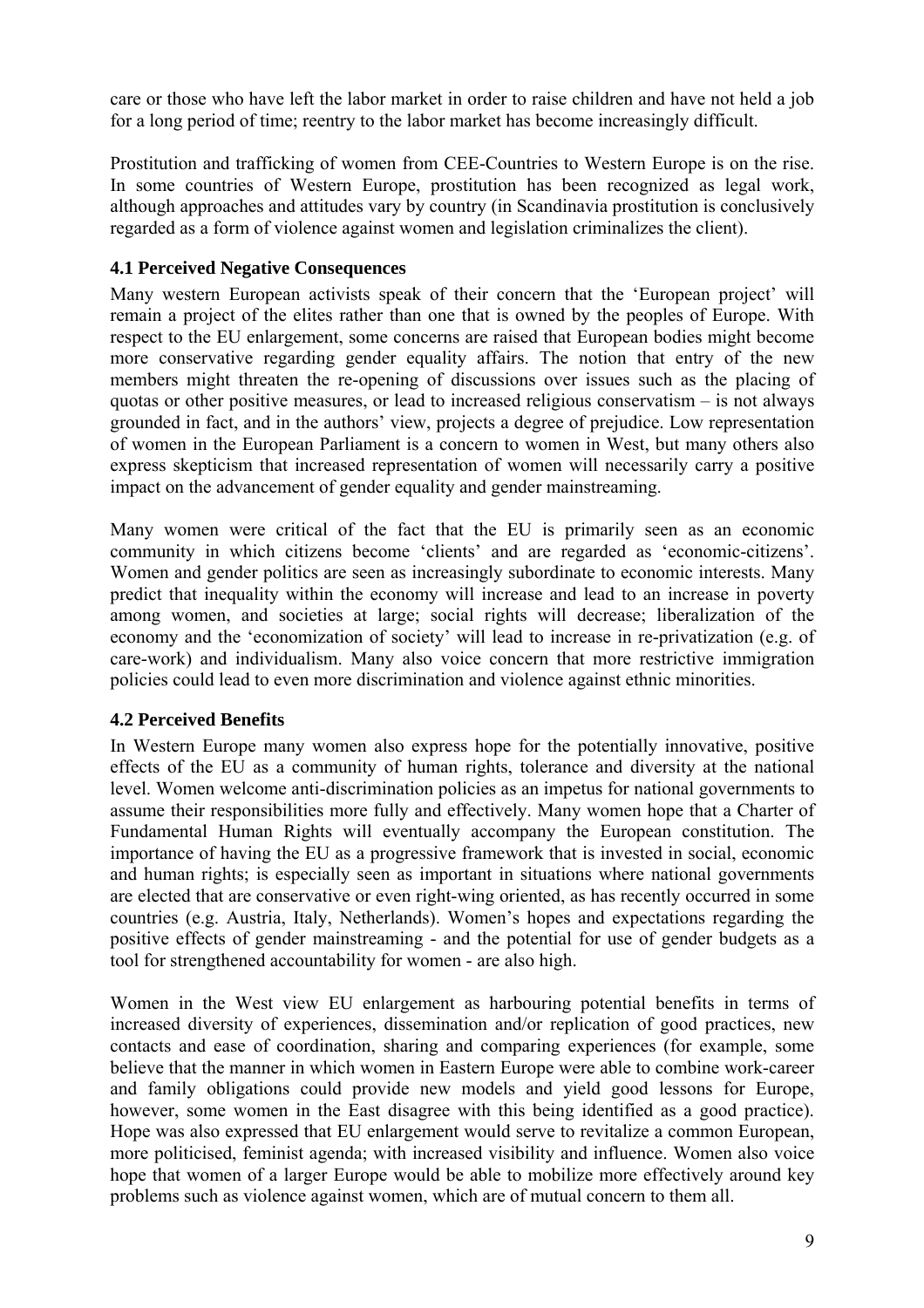## <span id="page-9-0"></span>**5. Commonalities and Differences**

Women within and outside the EU believe women's NGOs, networks, and individual advocates and leaders, are on the whole still inadequately prepared for EU accession. On both sides, women recognize that with accession around the corner for 10 countries, still too few coalitions or partnerships have been forged between them to develop a common political framework for the advancement of gender equality in an enlarged Europe – one which responds to the needs and priorities of women both in West and the East of the region. Joint projects or collaborations have been sporadic and lacking in longer-term continuity.

Women's organizations in countries that are about to join the EU are hopeful that their EU membership will translate into positive change for women's human rights. Those living in countries scheduled to join later (e.g. Romania, Bulgaria) also have high expectations, as do women from neighbouring CIS with no plan to become members (Belarus, Moldova, Russia, Ukraine), who believe that enlargement of the EU will nonetheless influence improvement of gender equality in their countries. Advocates are far from naïve about the need to be vigilant and proactive in monitoring the effective implementation of gender equality commitments by their governments. In Western Europe, there is also much hope regarding the positive effects of EU enlargement (although countries of northern Europe appear to be somewhat less optimistic).

Women both within and outside the EU are concerned by the strong trend to identify the EU as an economic community rather than a community of common values. They associated problems of persisting wage gaps, occupational segregation, discrimination in access to jobs, negative impact of social reforms on women, etc. – as negative consequences of this trend. Women consulted for this paper overwhelmingly want to see an enlarged Europe that is equally concerned with harmonizing a gender-equal value system as it is with achieving a common market economy. Most women also voiced hope that a EU constitution would push the EU and national governments to strengthen their accountability to gender equality and women's human rights.

Gender equality advocates across the region share many similar concerns and interests. Many would like to see an increased focus on women's human rights and women's political and economic rights, both in EU and in accession countries. Some activists emphasized the importance of increasing women's as well as policymakers' understanding of the gender impact of macro-economic policies in Europe (including privatization, investments by multinationals, etc.) Women across the region are also equally concerned by rollbacks in social security and services (e.g. child care) as well as the challenge of balancing career ambitions and family responsibilities, and getting men to assume a more fare share of the latter.

Women's attitude towards gender mainstreaming across the West-East divide is ambivalent. In the East women are anxious about the need for Brussels to monitor enforcement of EU directives on gender equality more seriously, and they are eager to be partners to such efforts. In the West, women are concerned by the potential misuse of gender mainstreaming as an instrument, which could undermine affirmative action policies currently in place (in the East, such proactive measures to address inequalities hardly exist). For some women in the East, gender mainstreaming as a concept, raises the specter of the communist era when gender equality was enforced as a State ideology that in many respects was empty of true meaning for women's equal rights. They worry that gender mainstreaming today might similarly be applied bureaucratically while in fact paralyzing a genuine dynamic process to advance women's equal rights.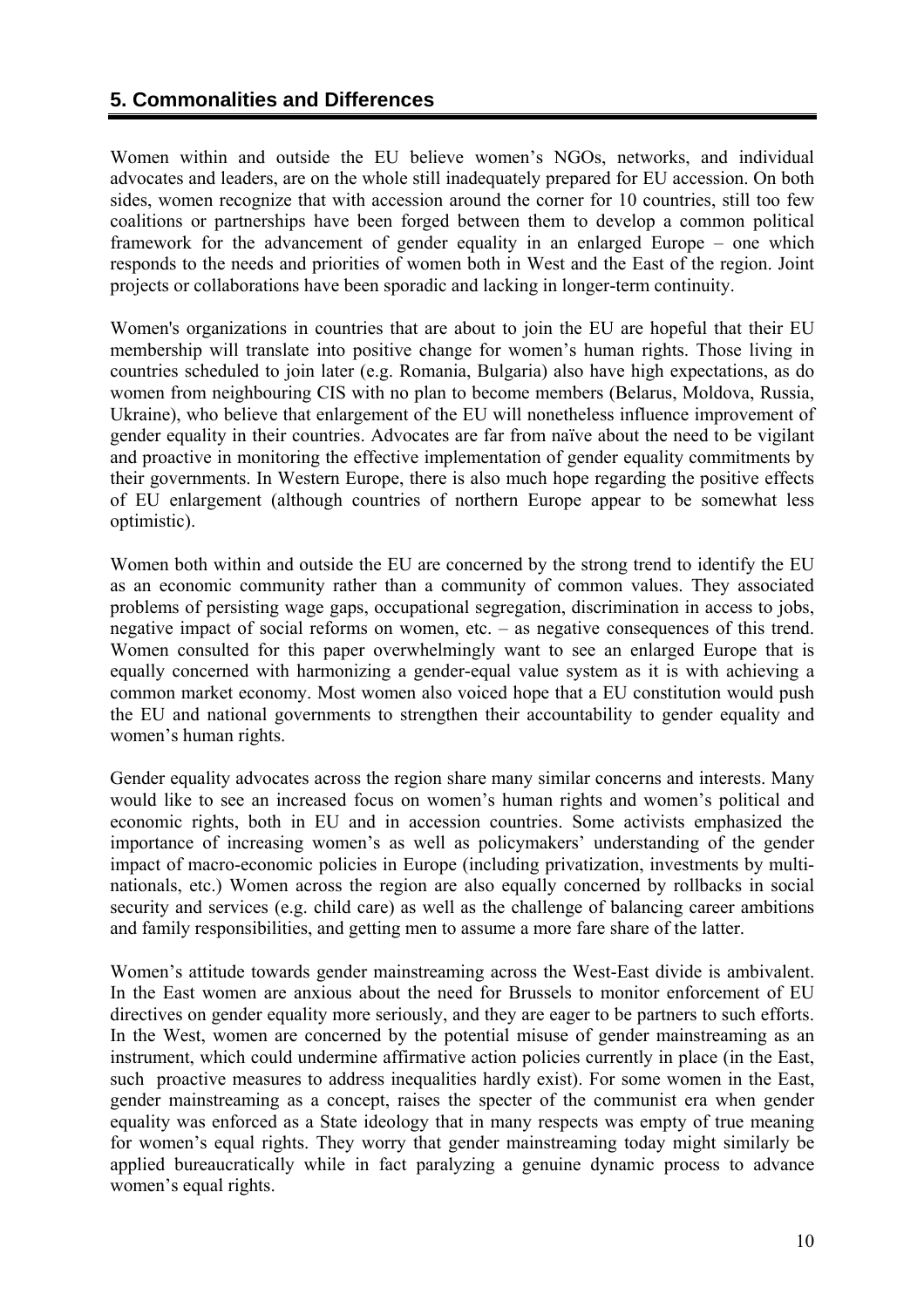<span id="page-10-0"></span>Advocates across the region strongly believe that effective implementation of gender mainstreaming cannot take place without strong involvement of women's NGOs in advocacy and monitoring of implementation, including tracking of resource allocations that are required to translate commitments into action. In Western Europe, activists see danger in the increasing approach to gender mainstreaming as a bureaucratic process, which threatens to depoliticize and dilute the feminist political agenda.

# **6. Conclusions and Recommendations**

The enlargement of the European Union harbors tremendous opportunities for positive change for women inside and those still living outside the European Union, but also for women living in countries that will eventually border the Union. EU directives on gender equality and human rights standards have already proven powerful and effective in driving governments to take up concrete actions to improve laws and practices to address gender inequality. At the same time, women are rightly concerned that the EU, but particularly national governments, might mistakenly presume that having put in place minimal EU standards, the job is done and gender equality for women of Europe has been achieved.

In this regard some women in the East point to concerning signs that governments set to join the EU who have passed the minimum bar in preparation for accession, are now taking indirect measures to deactivate or dilute such measures. They point to the fact that some gender equality institutional mechanisms have recently been transferred to equal opportunities departments, who besides gender equality are also dealing with a host of other issues, including discrimination against minorities, the disabled, etc. In some countries, gender equality ministries have recently been demoted to departmental level, also involving cuts in resources. The opting of parliaments to adopt broad equal opportunity laws rather that gender equality laws that can more specifically target areas of gender injustice, also raise concern. Women in Western Europe, however, also bring up some similar concerns that the focus on macro-economic reforms is increasingly relegating gender equality to the bottom of the list of priorities of EU governments and EU institutions.

Some conclusions:

- 1. Gender equality advocates across Europe represent a critical force for advancing democratization, respect for human rights and for women's rights, in a larger Europe and beyond.
- *2.* Women in the East and the West still know too little and display only limited interest in what what's happening on the 'other side'. Many women in the West are unaware of the range of initiatives undertaken by women's NGOs and networks such as KARAT Coalition and others. In turn, women's organization in the East appear to be engrossed in their own national context, and too often are uninformed women's activism in countries of Western Europe. Such lack of awareness is likely contributing to increased suspicion and mistrust (e.g. in being represented by the EWL)
- 3. Women in the East require continued financial and technical support to further increase their capacity and to enable them to carry out the necessary work to advance a culture of respect for human rights and women's rights in their countries. In joining the EU, such work must focus on ensuring effective implementation and enforcement of the laws and other instruments that have been put in place to meet EU standards on gender equality. Such support should also include assistance to develop women's skills in advocacy and negotiation, support for building women's greater knowledge and confidence in working on women's economic rights, as well as encouragement for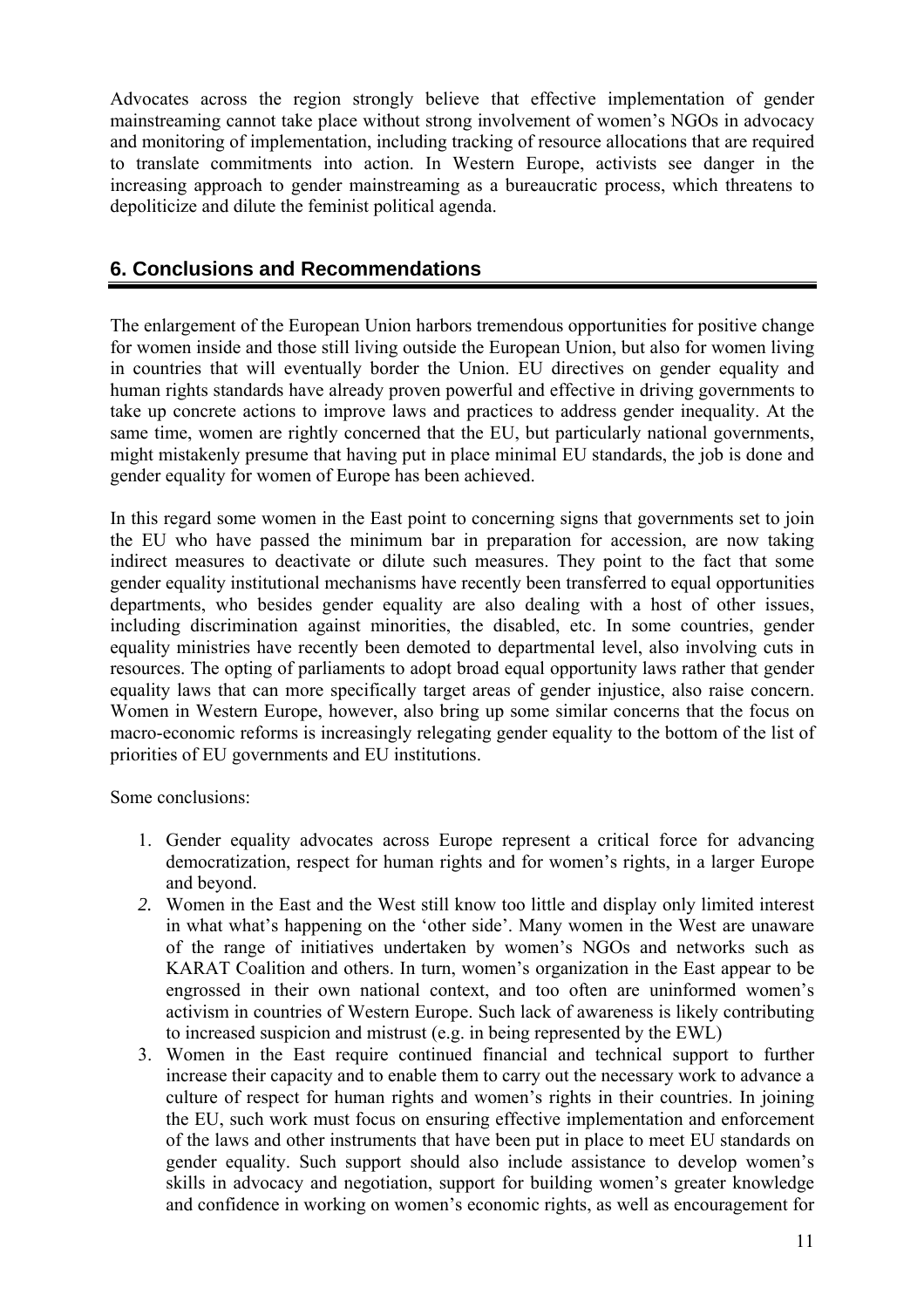women to recognize, appreciate, and more fully assert their leadership potential. Women in accession countries can learn from women's organizations in the West on how to mobilize sustainable support for their work at national and regional levels.

- 4. While women from the East consulted for this paper were all highly knowledgeable on the accession process itself, and about the European Union more generally, clearly for many grassroots activists in accession countries working at local or national level to protect women's rights, the EU still remains a remote and distant concept, which does not bear clear or direct relevance to their daily efforts. Work must continue by networks and intermediary organizations to educate women across the region on the opportunities and methods that women can utilize to leverage EU support so as to effect change on the ground – with the goal of transforming the 'EU Project' into one that is owned and shaped by women.
- 5. The EU enlargement process should equally be seized by Western European activists, feminists, and women in political institutions and public administration ('femocrats') to reactivate and breath new momentum within efforts to advance gender equality in Europe. Western European women should regard the EU enlargement process as an opportunity to strengthen their activism, increase joint collaboration among them and with women in the East, especially in working to protect women's rights in context of economic and social reforms, but also in other areas.
- 6. Women in countries that will become the new borders States in an enlarged EU must not suffer exclusion as a result of EU enlargement. Women inside the Union, and particularly women in newcomer EU countries that share a common historical political legacy, must continue to provide support to influence reforms for gender equality, and to ensure that they too can benefit from the momentum for change generated by the EU enlargement process.
- 7. Collective action, among women in the East remains difficult. Competition for resources, at times weak leadership, and other factors, some relating to the history of communism, still stand as obstacles for effective collective action among women. Organizations such as UNIFEM have played a constructive role in helping women in the region to overcome such challenges, through support for increased and more effective networking, as well as through facilitation of exchange at global level with other regions that has contributed to increased recognition among CEE/CIS women of the benefit in leveraging advocacy at global and regional levels to effect change for women on the ground. Such continued support is required, particularly in facilitating women of an enlarged Europe in formulating a common platform for action. Differences in women's definition of their identities or respective needs should be respected in a Europe that embraces diversity of culture and experience. At the same time, such differences must not stand in the way of women of Europe coming together as a unified force to develop a common strategy and agenda for realizing gender equality in an enlarged Europe.
- 8. Women hold high hopes that the EU current focus on gender equality in the field of labour policies will not overshadow women's needs in other areas.

Some recommendations that arise from the discussions and inputs, aimed at specific actors:

#### **EU Bodies:**

1. Women look to the EU to develop a regional strategy to effectively monitor the implementation of EU Directives in countries that are about to join the EU – one that strictly enforces the same common standards for all countries, with no 'discounts'. They call upon the EU to support the involvement of women's groups and networks in these efforts.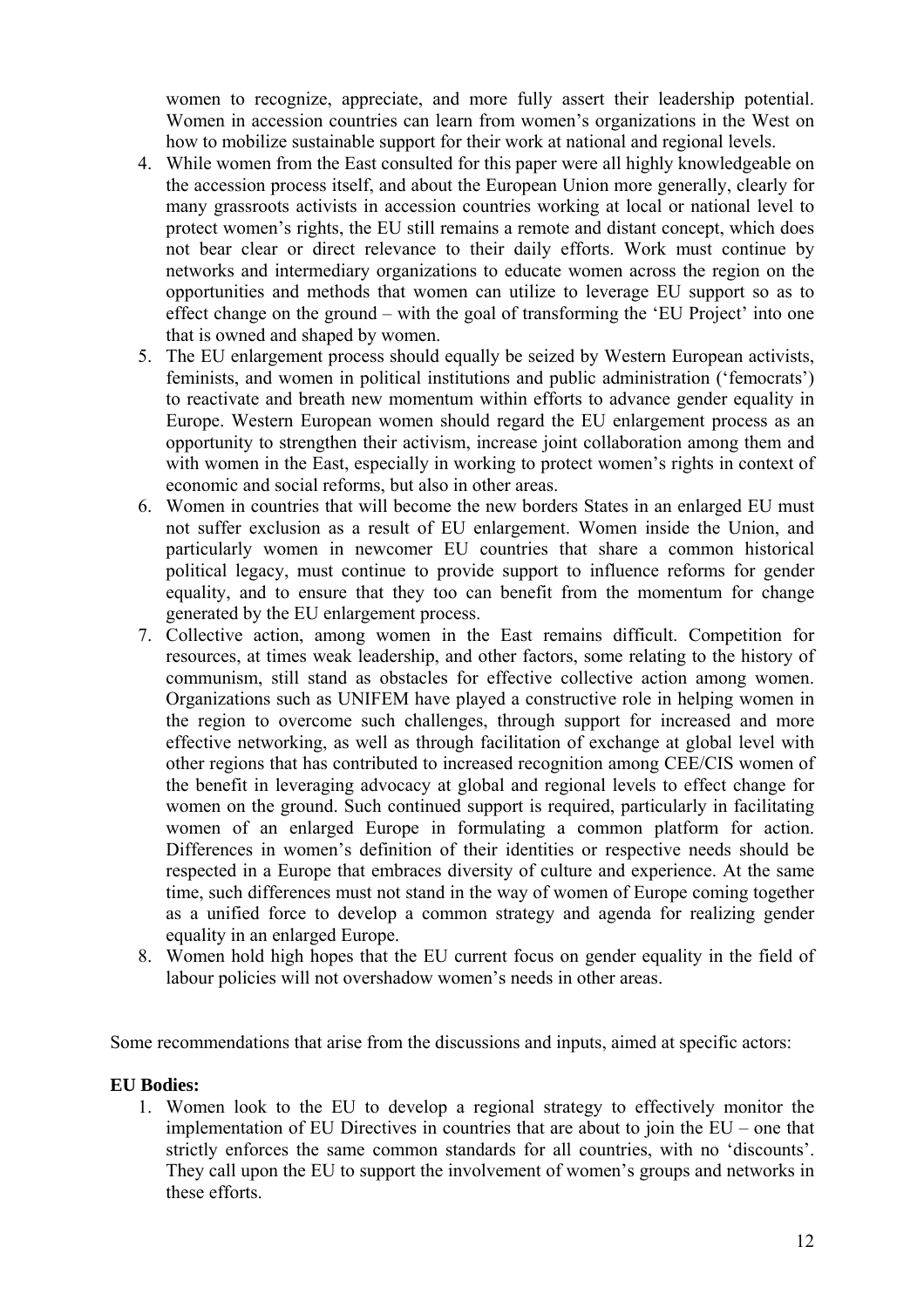- 2. The EU should look to support and encourage efforts by international organizations such as UNIFEM as well as regional networks such as KARAT, to facilitate greater cooperation and understanding between women in accession countries but also between them and women in other parts or Europe. Such facilitation is needed to alleviate tensions and suspicions, support appreciation of diversity, and the forging of greater unity and trust among women and men in an enlarged Europe.
- 3. EU institutions should support and encourage European women's initiatives that target women living in CIS countries that will border the enlarged EU. Women in newcomer member States are especially well positioned to provide such support given their shared common historical legacy and experience.
- 4. The EU should support 'bridging interventions' that can help in ensuring that the adjustment is smooth for women's organizations that are engaged in useful work to advance women's human rights. Women from countries first in line for entry must be encouraged and supported by the EU to support those further down the line in preparing for accession, especially countries of South East Europe who are only just beginning the accession process.
- 5. EU gender mainstreaming policies should be regularly assessed and reviewed for their effectiveness. Gender budgeting should be utilized more regularly as a tool for monitoring and assessing the differentiated impacts of EU policies on women and men
- 6. EU bodies are encouraged to establish a European institute focused on advancement of gender equality and women's rights. Such an institute should have the authority and resources to monitor the implementation of EU and Member State commitments and obligations. It should serve as a resource, drawing on the wealth of gender expertise available both in Eastern and Western Europe, and should additionally look to partner with international agencies such as UNIFEM to tap their particular experience in facilitating intra-regional and cross-regional learning and promoting innovative partnerships to advance gender equality. The establishment of such an institute, must however, not deflect from the responsibilities of EU and Governments to gender equality. On the contrary, a European gender institute should serve to bolster the work of others, ensuring quality control and effective and meaningful enforcement of gender equality directives and gender mainstreaming policies.

## **National Governments**:

- 1. Women activists regard it their responsibility to monitor the effective implementation and enforcement of government commitments to gender equality. They urge governments to recognize that the measures taken to meet EU directives represent just the beginning of a longer and arduous process, which must continue. Gender equality institutional mechanism must be strengthened and better resourced to carry out their work. Gender mainstreaming policies are welcomed, but these need to be monitored for their effective application and accompanied by continued targeted initiatives to redress violations of women's rights
- 2. Women are open and many are eager for increased honest dialogue and mutual collaboration between civil society and government counterparts. Efforts to promote increased NGO-government partnerships by organizations such as UNIFEM and others; should be encouraged and supported by donors and international organizations. Women's NGOs are carrying out work that is advancing valuable work to advance human rights and democratization in their countries. Such efforts deserve to be acknowledged and merit public financial support.
- 3. Women of an enlarged Europe should also assert their potential to contribute to the advancement of the global gender equality agenda. They must work together to ensure that the unique spectrum of experience generated by women in the larger Europe, ranging from good practices in Nordic countries, to the unique knowledge generated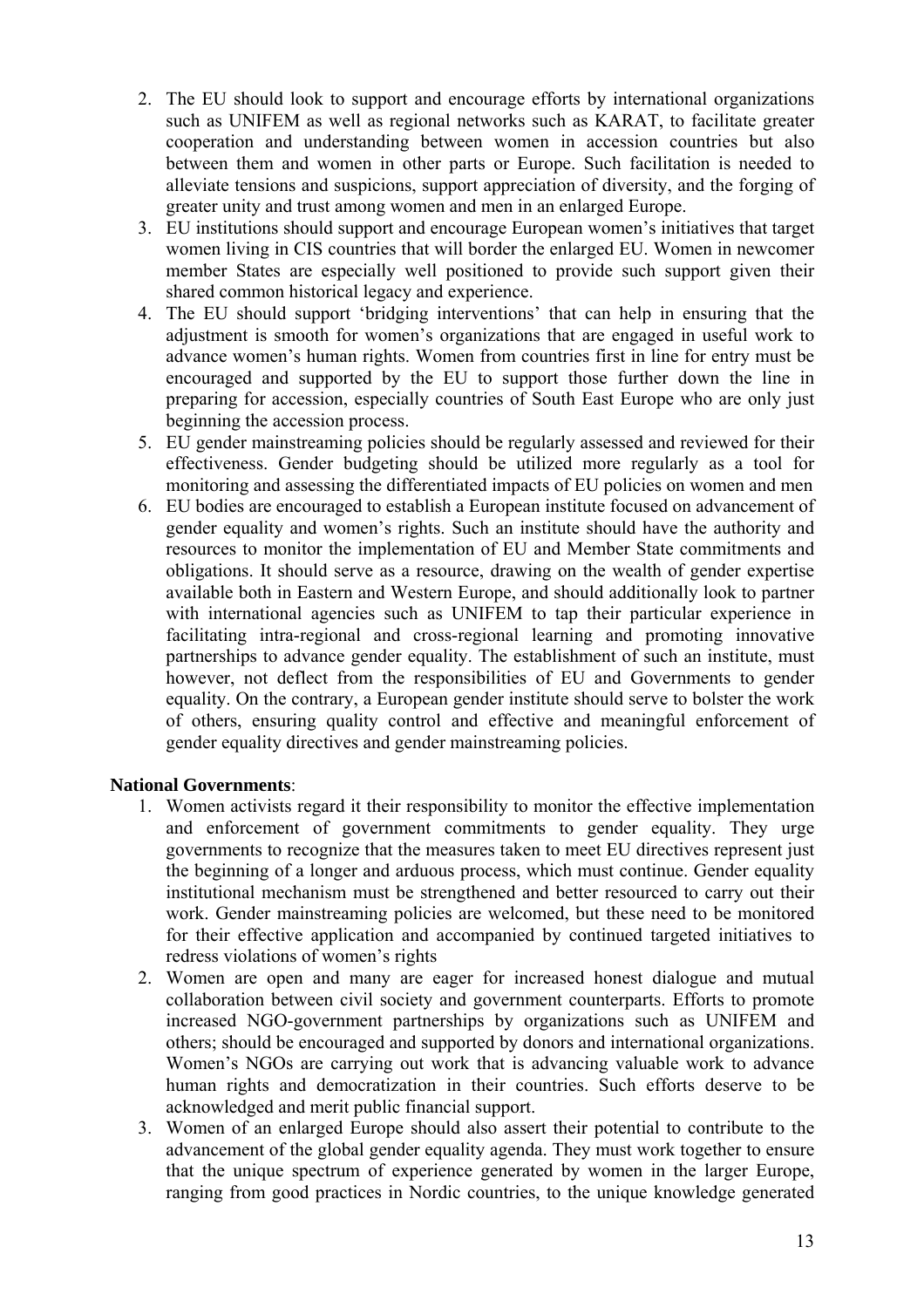in former socialist States, is shared and disseminated. Women of Europe are called upon to support other regions that are still lagging far behind, and should take responsibility in cooperation with women's movements (and/or women's activists) in the South to fight gender inequalities globally

#### **International Organizations and Donors:**

- 1. Women in accession countries are aware, and concerned, that their entry to the EU is accompanied by an abrupt withdrawal of financial and other support – a change for which they are inadequately prepared. They emphasize the critical importance for international organizations during this critical period of change to extend their support for a longer period of time during the transition phase. Such support should be focused on the following two priorities: a) Supporting women's organization to adapt their methods of work and institutional practices, as well as building their capacities and skills in identified areas of priority (strategizing and organizational planning, partnership development, resource mobilization, strategic advocacy, etc.) b) International organizations such as UNIFEM, are positioned to play an important role as impartial facilitators in helping women to negotiate through differences and build common strategies for advancing gender equality in the larger Europe. International organizations are viewed by many women in the East as trusted partners who could assist in building bridges between various women's constituencies within and outside the EU, but also between women in civil society, governments and EU institutions.
- 2. In this regard, UNIFEM is encouraged to consider organizing a strategy meeting or roundtable of representatives of key regional organizations from East and Western Europe to strategize on "building partnerships for gender equality in an enlarged Europe". The meeting could draw on lessons learned and experiences of successful regional networks from other regions;
- 3. Many women would welcome initiative from international organizations to create a space for discussion among women leaders, advocates and experts from West and East towards development of mutual strategies and programmes. For example, a strategy meeting of representatives of key Regional Networks in East and West Europe to strategize on the theme: 'Women's Networking in an Enlarged EU' - could provide an opportunity to openly debate the representational arrangements and preferences vis-àvis the EU, which would conform to the respective identities and interests of different entities. Facilitation by an international actor would provide an opportunity to additionally draw on relevant lessons learned, useful experiences, or expertise from other regions
- 4. International organizations could help different feminist streams and constituencies in what will be the larger Europe, to identify specific issue areas or landmark events that could serve as mobilizing entry points for building sustainable, effective regional partnerships (e.g. EU parliamentary elections, Convention on Europe, etc.)
- 5. International organizations have an important role and responsibility in continuing to support and facilitate mutual collaboration and partnership between women who will enter the EU, those that will enter in future, and those who will remain outside. Women across the region, from Western Europe and far into the CIS are experiencing common problems. Some, such as trafficking in women and, increasingly, the spread of HIV/AIDs in parts of the continent, clearly are problems that transcend national borders and can only be tackled through intra-regional partnerships between EU and non-EU countries. International organizations and donors should support efforts that support transfer of knowledge and partnership between women of the enlarged Europe with women in countries who will join the EU at some future date and those who will remain outside.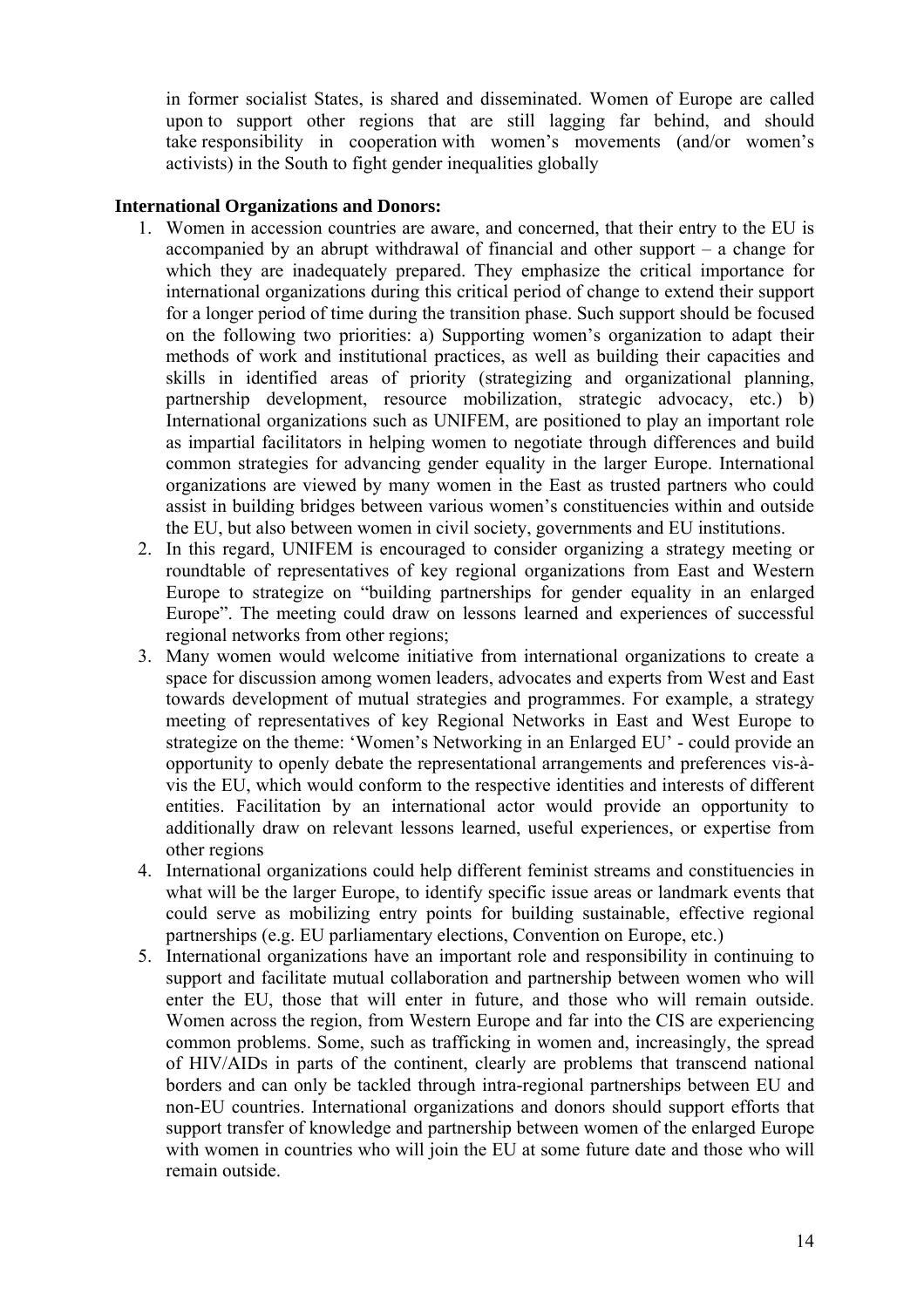# <span id="page-14-0"></span>**EU Enlargement in 2004 East-West Priorities and Perspectives from Women Inside and Outside the EU**

*Discussion Paper by Prof. Dr. Bozena Choluj and Dr. Claudia Neusuess* 

#### **Summary of Comments and Feedback, May 2004**

In April 2004 UNIFEM distributed a draft of a paper authored by Dr. Bozena Choluj and Dr. Claudia Neusuess with UNIFEM support. The paper titled *"EU Enlargement in 2004: East-West Priorities and Perspectives from Women Inside and Outside the EU"* generated interesting feedback that informed its finalizing. While many of the comments and suggestions did not call for revisions, as expected many others also reflected diversity of opinion over specific points made in the paper, based on the different views and experiences of the commenting individual and/or organisation. To the extent that it was practical to do so, comments were integrated into the final version of the paper. However, some comments that called for drastic restructuring of the paper or for the development of additional chapters on new topics remained unaddressed. Nevertheless, below is a summary of all key substantive comments received that have been compiled as an Annex to the paper, providing supplementary information and different views drawn from a different sample of people.

The paper was welcomed by many as thought provoking and promoting open debate on issues of importance to women in the region. Several comments expressed the hope that the paper would generate discussion that might lead to concrete action to strengthen enforcement of EU gender equality directives. Some commentators called for additional and more detailed clarification of cited statistics. The authors acknowledge that the statistics cited are limited to a few sporadic examples. However, as the principal aim of the paper is to generate discussion rather than engage in qualified research, in the interest of keeping the paper concise, they have refrained from adding additional detailed data.

A few comments raised concern over the under-representation of views and perspectives of some groups and asked for clarity on the specific individuals and groups involved. The authors emphasize that while the range of views is by no means exhaustive, a comprehensive scan of the range of views and opinions was not feasible within the timeframe and scope of the paper. The hope is that this summary of feedback as well as ensuing discussions will broaden the debate to allow more groups and individuals to contribute their ideas.

Below is a summary of comments, which could be addressed in future papers and discussions.

#### **Perceptions from the West**

In reference to this section, one comment noted that the paper is unique in providing a western perspective, which many women in the East are often unaware of. This points to the need for increased information flow and partnerships between East and West.

#### **Perceptions from the East**

The paper makes the point that women activists in the East are concerned that they will not be viewed as equal partners upon entry of their countries to the EU. A comment emphasized in this regard that women in the East are equally concerned with exclusion in their own countries and sub-region. At the same time women in the East, due to their specific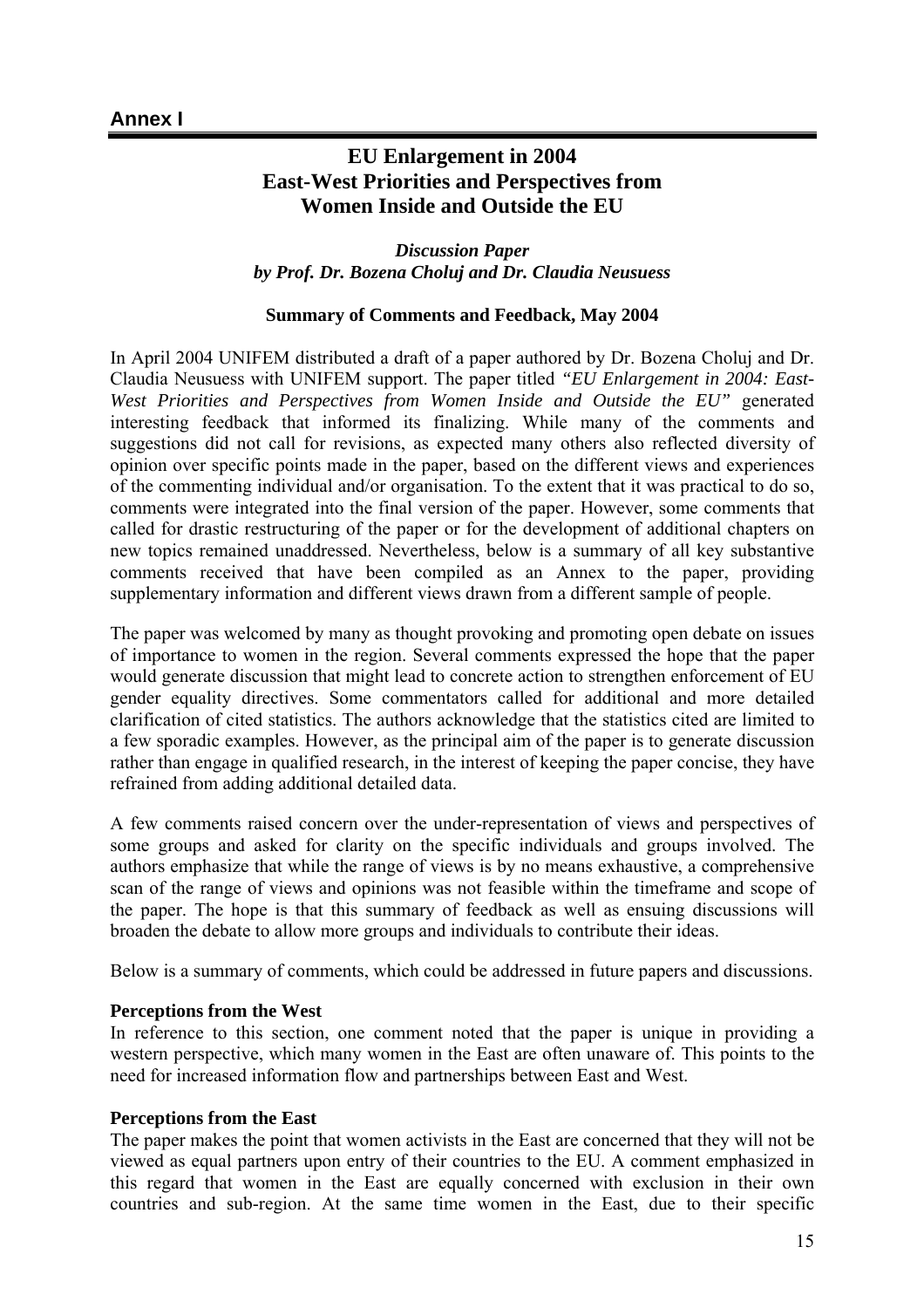experiences and knowledge, constitute the best resource to formulate solutions and strategies to address their specific issues as well as obstacles to their full and equal participation at national or regional levels.

For many women in the East, particularly those active at the grassroots level, the language and terms used in EU documents as well as some NGO papers is not easily accessible and further contributes to women's distancing and sense of exclusion.

### **EU funding**

Several comments expressed concern over diminishing donor funding and the difficulty in accessing EU funds. Many women's organisations experience more difficulties as compared to more established mainstream human rights organisations. Lack of funding threatens the sustainability of many women's organisations and particularly impacts grassroots organisations that encounter difficulty in mobilizing funds. A few comments expressed strong agreement over the need to strengthen funding mechanisms for women's organizations and make them more accessible to grassroots NGOs and not just the 'elite'.

Women's organisations must increase their knowledge and capacity on how to access EU funds. Increased training in ICT and communication skills can make the work of women's NGOs more efficient and strategic, particularly in the EU context.

The lack of funding for pan-European projects and actions was, and may remain, a serious obstacle to greater integration and co-operation between women's NGOs across Europe.

#### **East-West Relationships**

It is important not just to increase the level and scope of cooperation and exchange between women activists in the region but also the quality of cooperation between countries.

Although women in the East share many of the same problems and concerns with those living in the West, given their social and political legacy, their solutions and approaches may differ. For example – while problems such as trafficking or sexual rights are common in EU and non-EU countries, in the East the strategies cannot be the same. In some countries there are no NGOs or other structures devoted specifically to addressing trafficking or other specific issues. The degree of social intolerance to gays and lesbians remains considerably higher in the East and, in this regard, NGOs working in the West on these issues have a considerable advantage.

The International Information Centre and Archives for the Women's Movement (IIAV) praised the report for clearly articulating the partnerships that need to be developed between women's organisations in the East and West, noting examples of their cooperation with women's organization in various countries. More information can be found at [www.iiav.nl](http://www.iiav.nl/)

The European Women's Lobby (EWL) notes that the paper did not reflect its own experience. East-West division has in fact consistently diminished over the last 18-24 months and EWL has been successful in developing increasingly close working relationships with the new Member States. EWL points out that while their members over the past few years have been strongly committed to working more closely with the new Member States, collaboration has been hampered by inadequacy of EU funding mechanisms.

#### **Additional comments:**

While some discussion over the hopes, fears and concerns of women in both the East and West has been initiated, a concern was raised that such dialogue has largely been limited to mainstream institutions and has not reached the grassroots level.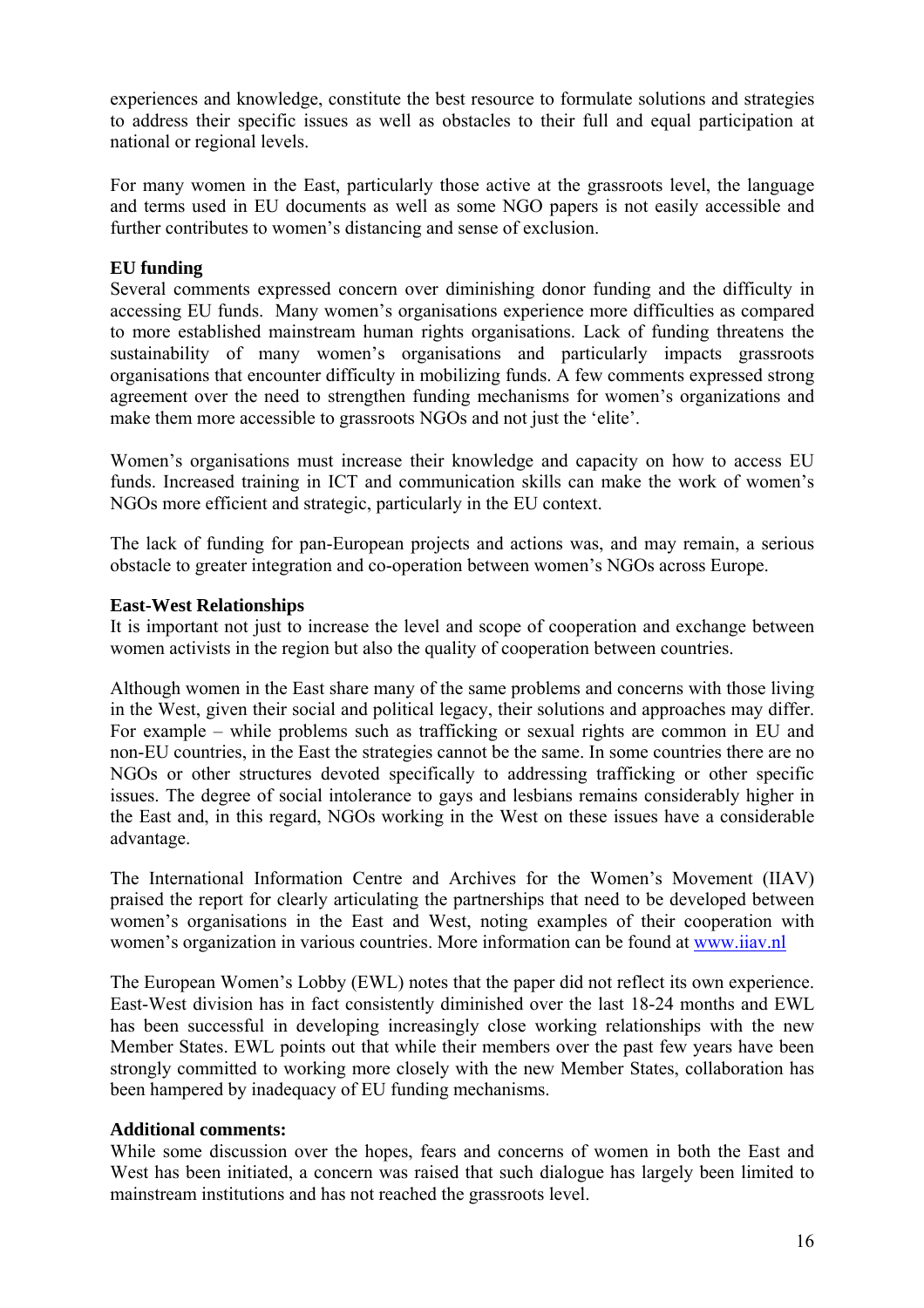A number of concerns were raised on the commitment by countries to enforce EU laws. The minimum requirements for the EU in regards to gender equality and women's human rights laws will make little difference to women if accountability and enforcement are not mandatory. One commentator raised a concern that NGO and EU pressure for the implementation of gender equality legislation is in fact weakening.

Support was recommended for East-West partnerships through a mechanism of twinning women's NGOs in different countries (particularly between NGOs based in the East and West) to implement common projects. The importance of building the capacity of women's NGOs to advocate at EU level as a strategy for leveraging support for action at national level was also emphasized. Partnerships among women politicians in the West and East also could facilitate and encourage increased attention to women's issues. It is important to keep in mind the diversity of opinions and interests within Western Europe (Scandinavian countries have a very different experience than Ireland or Greece on many issues, including gender). There is also great divergence in specific topics of interest (vulnerability to poverty, increased women's political participation, etc). Cross-fertilization and exchange of ideas could strengthen participatory processes on one hand and strengthen EU action on the other.

An example of cooperation was cited between activists in Poland and Austria around an initiative to support women candidates for political office. In Germany the initiative focused on support a woman candidate for the Federal Presidency<sup>9</sup>[.](#page-16-0) The initiative linked the debate in Germany on women's leadership in politics with the debate in Poland over how to support women candidates in Polish political parties, as well as the importance of getting women elected to the European Parliament. In Austria, the debate centred on various issues and questions including the question as to why Austrian women did not vote for the female right wing candidate as Federal President at the recent elections.<sup>10</sup>

In the context of EU enlargement and political discussions on the EU constitution, a comment was made on the importance of reflecting on women's perspectives and their expectations as citizens of an enlarged Europe. In this regard, a conference recently took place in Austria to discuss various concepts of European citizenship from feminist perspectives and on the background of women's experiences in different parts of Europe (see [www.ewec.net](http://www.ewec.net/)).

The highly important need for sex-disaggregated data in the East was highlighted as critical for strengthening advocacy work, especially at the EU level. In this regard, countries of Western Europe are considerably more advanced in collection of sex-disaggregated statistics.

 $\overline{a}$ 

<span id="page-16-0"></span><sup>&</sup>lt;sup>9</sup> Prof. Gesine Schwan, President of the Viadrina University in Frankfurt/Oder

<span id="page-16-1"></span> $10$  For more details see the website of the Austrian initiative supporting the election in Germany towards the federal presidency, [http://sic.feminismus.at/johcgi/sic/TCgi.cgi?target=HOME&Param\\_IDD=36](http://sic.feminismus.at/johcgi/sic/TCgi.cgi?target=HOME&Param_IDD=36)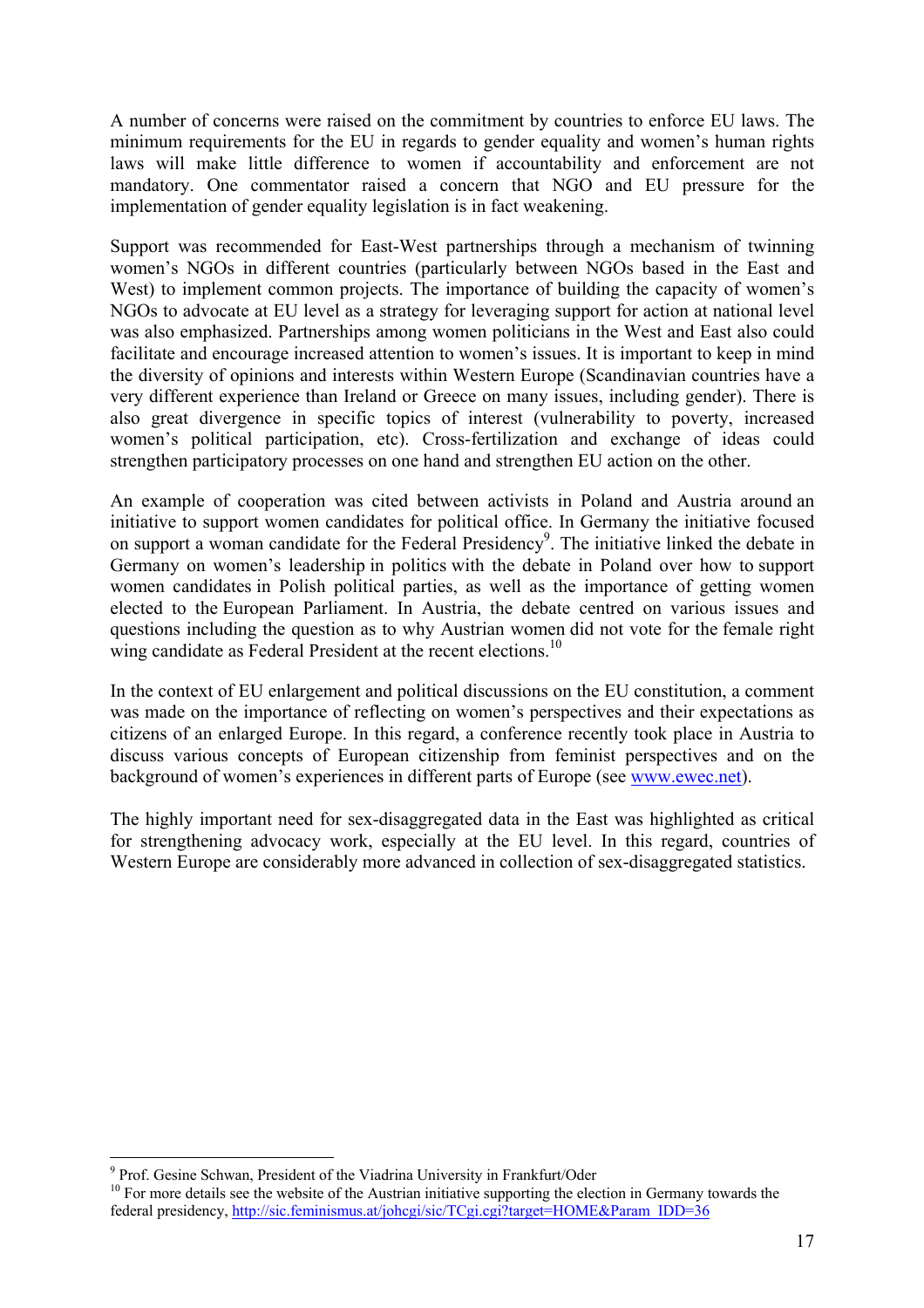# <span id="page-17-0"></span>**Bibliography**

- Allroggen, Ulrike; Berger, Tanja; Erbe, Birgit (ed.): Was bringt Europa den Frauen? Feministische Beiträge zu Chancen und Defiziten der Europäischen Union. Hamburg 2002.
- ASTRA Network(ed.): Sexual and Reproductive Rights and Health in Central and Eastern Europe. Warsaw 2003.
- Barclay, Erin; Sewall, Rebecca; Wilkowska, Anna (ed.): NEWW Gender Policy Conference. July 10-15. 2001, Post-conference report. Cracow. Poland.
- Barclay, Erin; Garuccio, Julie; Masiak, Karolina; Wilkowska-Landowska, Anna (ed.): Neww and neww polska gender policy conference. Conference report. April 24.-27.2003, Gdansk.
- Biuletyn: [www.oska.org.pl/archiwum/biuletyn/](http://www.oska.org.pl/archiwum/biuletyn/)
- Böll Stiftung, Aspekt, Efka, Gender Studies, PSF (ed.): Women´s Empowerment Program. W drodze do Unii Europejskiej. Przewodnczka nie tylko dla kobiet Warschawa 2002
- Cetrum Praw Kobiet: Annual Report 1999. Warsaw 2000.
- Dick, Gundi (compiled): EU-Enlargement: Empowerment or Marginalisation? Problems and Opportunities for Central and East European Women in the Economy. Closing the Social&Gender Gap – Now! A report on WIDE´s Austria. November 2001.
- Directorate General of Human Rights (ed.): Women in Politics in the Council of Europe Member States. Information document. Strasbourg 1999.
- Dojcinovic-Nesic, Biljana: Odabrana bibliografija radova iz feministicke teorije/zenskih studija 1974-1996. Beograd 1996.
- European Commission. Directorate-General for Employment and Social Affairs. Unid D. 4: Equality, Diversity and Enlargement. Report on measures to combat discrimination in acceding and candidate countries. Employment & social affairs. Fundamental rights and anti-discrimination. Manuscript completed in September 2003.
- FAM-Frauenakademie München e.V. (ed.): Grenzen überwinden/ Overcoming Boundaries. The EU Enlargement Process and Visions of Europe from a Women´s Perspective. Proceedings of the Conference held February 21.-23. 2003 at the Franken-Akademie Schloss Schney. München März 2003.
- Federacja na Rzecz Kobiet i Planowania Rodziny (ed.): Piekło kobiet. Historie współczesne. Warsaw 2001.
- Federacja na Rzecz Kobiet i Planowania Rodziny (ed.): Reports: Consequences of the Anti-Abortion Law. Warsaw 1994ff.
- Fuchs, Gesine: Die Zivilgesellschaft mitgestalten. Frauenorganisationen im polnischen Demokratisierungsprozess. Frankfurt am Main 2003.
- Fultz, Elaine; Ruck, Markus; Steinhilber, Silke (ed.): The Gender Dimensions of Social Security Reform in Central and Eastern Europe: Case Studies of the Czech Republic, Hungary and Poland. Budapest 2003.
- Fuszara, Małgorzata: Does the Law Protect Polish Women?. In: Meclean, Mavis; Kurczewski, Jacek (ed.): Families, Politics and the Law. Perspectives for East and West Europe. Oxford 1994, p. 239-260.
- Godel, Brigitta: Auf dem Weg zur Zivilgesellschaft. Frauenbewegung und Wertewandel in Russland. Frankfurt am Main 2002.
- Götting, Ulrike: Transformation der Wohlfahrtsstaaten in Mittel- und Osteuropa. Eine Zwischenbilanz. Opladen 1999.
- Green Cowles, Maria; Caporaso, James; Risse, Thomas (ed.): Transforming Europe. Europeanization and Domestic Change. Ithaca and London 2001.
- Heinrich Böll-Foundation Poland (ed.): W drodze do Unii Europejskiej. Przewodniczka nie tylko dla kobiet. Warsaw 2002.